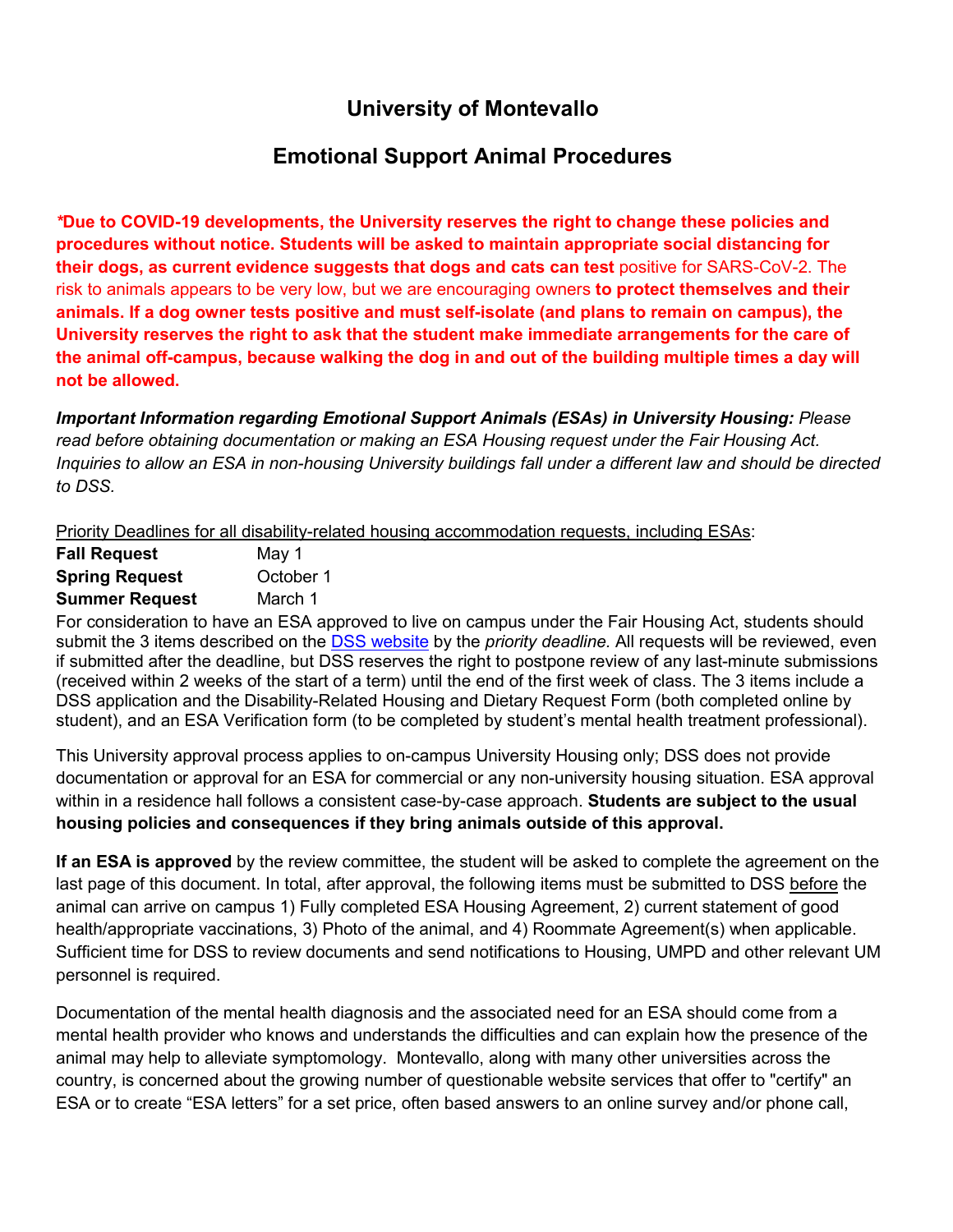rather than actual counseling or clinical or medical therapy. *There is no formal, recognized certification of ESAs, and no recognized state or national "registry" of ESAs.* ESA certificates, ID badges, vests, online registries, etc., are not necessary nor considered in the approval process of an ESA. **The Federal Trade Commission (FTC) has been asked to investigate websites that purport to provide documentation from a health care provider in support of requests for an ESA.** *Please reconsider before spending money on the purchase of such letters***,** as they will rarely provide the information necessary to support your request for accommodation, and are typically not viewed by the University as a reliable source of information.

*It is a class C misdemeanor under Alabama state law to misrepresent an animal as an assistance or service animal or to create or provide to others a document that misrepresents or falsely states that an animal is such for use in housing. Subsequent offenses are classified as class B misdemeanors.* Approvals for an ESA are typically considered valid for a one academic year and an annual update will be necessary (as mental health conditions and their symptoms are variable).

## **Basic ESA Guidelines and Expectations:**

1. ESA Verification Form (completed by the licensed mental health treatment professional) is required to be **updated annually**, as mental health disorders are, by definition, variable conditions. Letters may also be written assuming they address the questions in the ESA Verification Form. Treatment professional should be licensed in Alabama or in the student's home state and should have a treatment relationship with the student. Documentation provided by relatives will be not be considered acceptable.

2. Letters purchased from online doctors/companies (many of whom also sell letters for airline travel, apartment landlords, vests, ID badges, leashes and other specialty ESA merchandise) who have not personally evaluated/treated a student are very likely to be considered unacceptable documentation. All requests will be reviewed on a case-by-case basis.

3. A student may be found eligible for an ESA but the University has the right to deny a *specific* ESA as requested. The University has a responsibility to consider the impact on an overall living space, including roommates, hall mates, etc. Generally, **dogs must be at least 4-6 months of age** to live on campus, to be a bit more mature and to ensure they have all of the necessary vaccinations. **But students are strongly encouraged to wait until dogs are at least 9 -12 months old to assure that the dog is reliably housebroken and will not be disruptive to other residents.** Very young puppies often do not adjust well to the crowds and noise of a college residence hall and the excitement and stress can result in a loss of potty skill or excessive barking, which can be cause for the dog to be removed.

4. Certain animals may be deemed inappropriate for Montevallo's community living environment, such as farm animals, animals that are non-domestic, exotic, venomous or poisonous, animals that require live food, or those that are clearly too large or inappropriate for a residence hall. Animals at risk of zoonotic diseases will not be permitted without specific medical clearance from a veterinarian. Approval for any specific animal will be granted on a case-by-case basis. A different animal may need to be chosen as the ESA.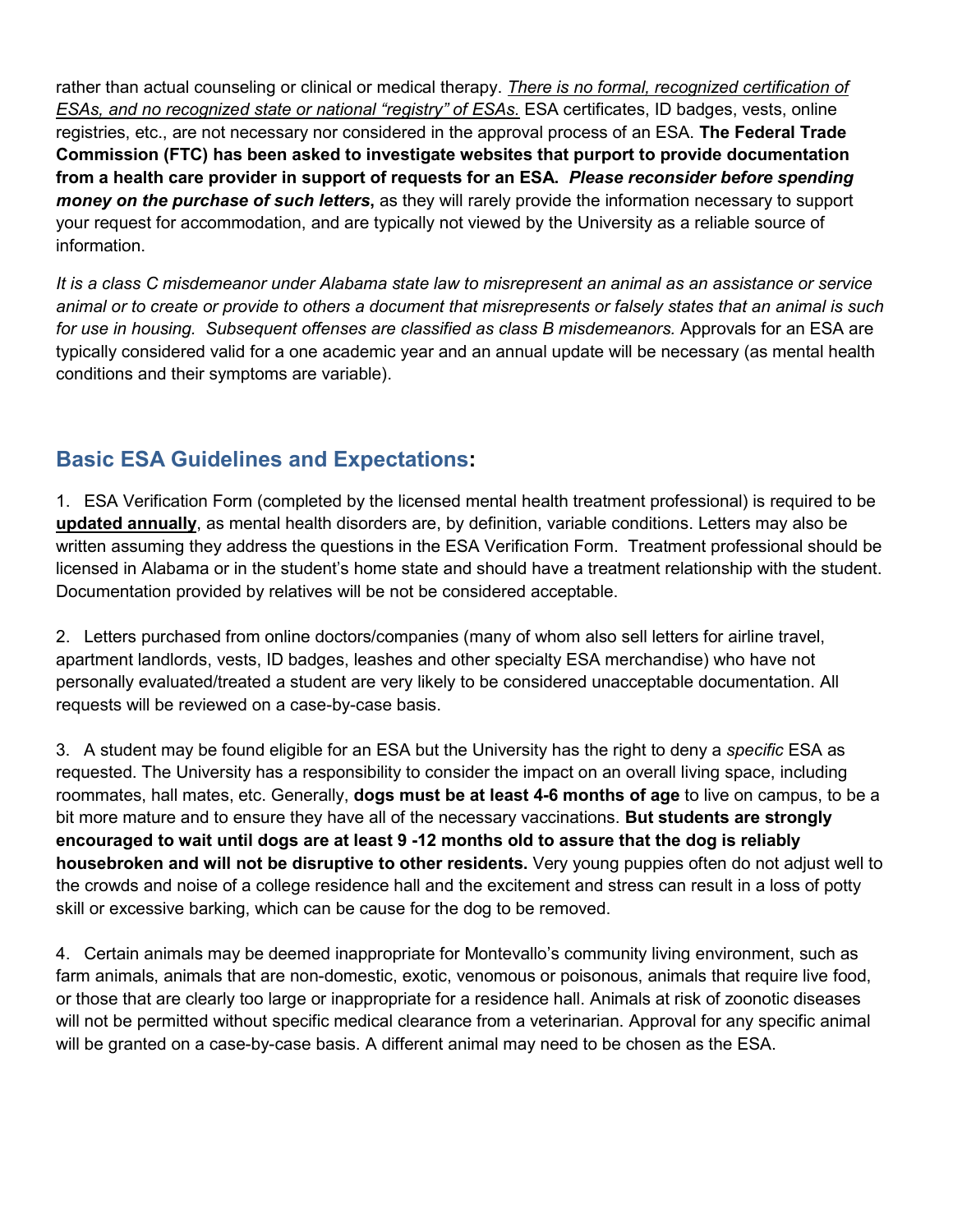5. **Generally, no approvals will be granted for multiple ESAs**. If the selected animal is bonded with another animal (or for whatever reason needs to live in pairs), then a different animal should be considered when the request is made.

6. **ESAs are approved for the student's immediate living space only.** They are not allowed in other students' rooms, Greek chapter rooms, or in other common areas of the residence hall. ESA approved for housing cannot be taken to class or other campus buildings. If a request is made that the animal be allowed in other areas of campus, then additional documentation and discussion will be necessary, as that type of accommodation falls under a different federal law.

7. **All ESAs must be contained (***leashed, caged or crated***) at all times if the student is not in the room.** This is an important consideration in choosing the ESA. If it is not used to being crated or contained it could create significant stress for the animal, possibly resulting in excessive barking or behavioral problems. ESAs must be carried or leashed while being taken to and from the resident's room. Note that the city of Montevallo does have a local leash law.

8. **ESAs may not be left in the care of other on-campus residents.** Animals should never be left unattended in a residence hall for extended periods (time varies based on type of animal), and may not be left alone overnight, on weekends or during any university closing. It is a violation of Housing policy for students to give their key to other students, including to feed or care for the animal. Students will be fully responsible for the cost of any intervention on the part of the University should an animal be found unattended or neglected.

9. **Emergency contact information** must be provided to DSS/Housing in the event that the student owner of an ESA is hospitalized or has another unforeseen emergency and cannot care for the animal. **These must be individuals who agree to remove the ESA from campus for temporary care.** If the identified individuals decline or fail to remove the ESA, the University may relocate the ESA to a local boarding facility at the student's expense. **At least one contact person must be someone other than a parent or guardian, as they will likely be attending to student's immediate needs in a crisis.**

10. Appropriate **vaccination/ health records** (which may vary depending on type of animal) and a **photo** of the ESA must be submitted to DSS before the animal can be brought to campus. Annual updates regarding the ESA's health/vaccinations are required. The University may ask that the animal be removed if it is deemed neglected or in need of medical care.

11. **Animals must be house-broken**, if applicable. Student is responsible for emptying litter boxes and/or cleaning up outside animal waste and depositing it (bagged) in outside garbage bins. Animal waste may not be left in or near University buildings or on sidewalks or grass lawns.

12. Students bringing ESAs to campus are fully responsible for the animal's **behavior**, and for any damage done. If the ESA is disruptive to the living environment for others (e.g., barking, growling or other loud noises, fleas, or significant odor from the animal, litter boxes or cages), or if there is damage done to University facilities, the ESA will need to be removed from the premises within 24 hours of notice being given. Students are responsible for property damage, flea/pest services required due to animal and/or any cleaning deemed necessary beyond typical end-of-year maintenance. Students have full liability should the ESA bite, scratch or injure another student or staff member.